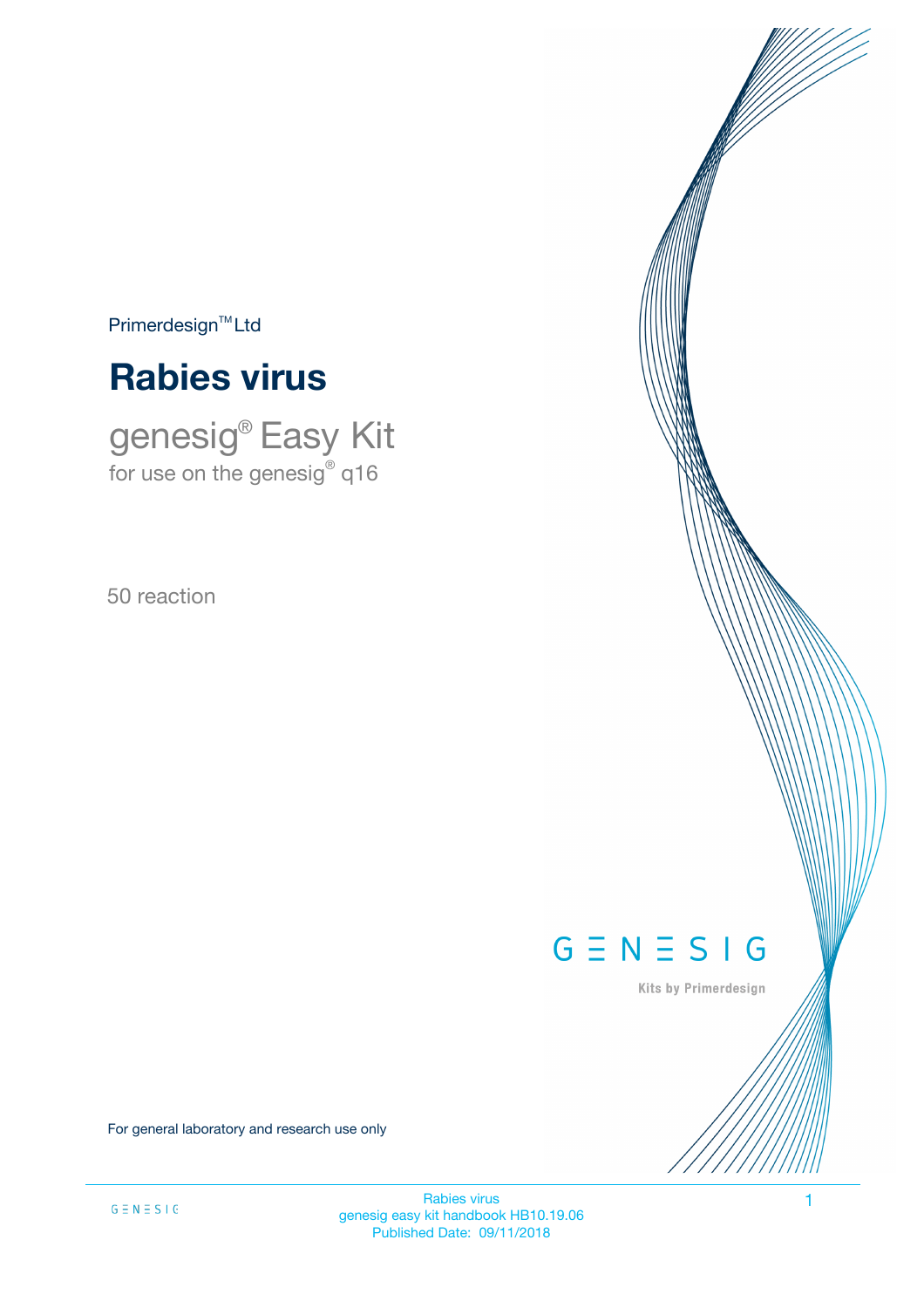# genesig® Easy: at a glance guide

### **For each RNA test**

| Component                | <b>Volume</b>  | Lab-in-a-box pipette |  |
|--------------------------|----------------|----------------------|--|
| Rabies primer/probe mix  | 5 <sub>µ</sub> |                      |  |
| Your RNA sample          | 5 <sub>µ</sub> |                      |  |
| oasig OneStep Master Mix | 10 µl          |                      |  |

### **For each positive control**

| Component                 | Volume         | Lab-in-a-box pipette |  |
|---------------------------|----------------|----------------------|--|
| Rabies primer/probe mix   | 5 <sub>µ</sub> |                      |  |
| Positive control template | 5 <sub>µ</sub> |                      |  |
| oasig OneStep Master Mix  | 10 µl          |                      |  |

#### **For each negative control**

| Component                | <b>Volume</b>   | Lab-in-a-box pipette |   |
|--------------------------|-----------------|----------------------|---|
| Rabies primer/probe mix  | 5 <sub>µ</sub>  |                      |   |
| Water                    | 5 <sub>µ</sub>  |                      | - |
| oasig OneStep Master Mix | 10 <sub>µ</sub> |                      |   |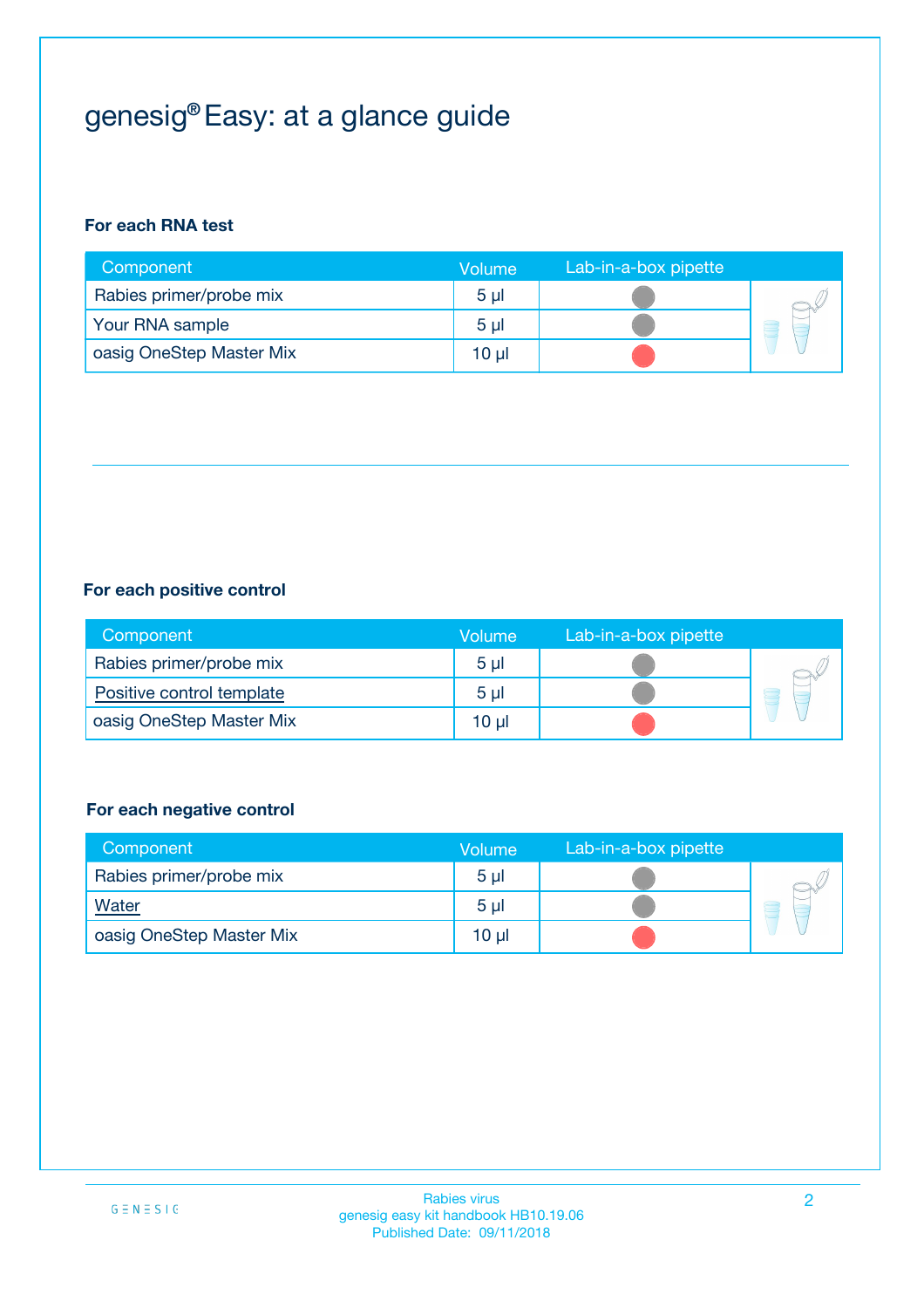## Kit Contents



## Reagents and equipment to be supplied by the user

#### **genesig® q16 instrument**

#### **genesig® Easy Extraction Kit**

This kit is designed to work well with all processes that yield high quality RNA and DNA but the genesig Easy extraction method is recommended for ease of use.

#### **genesig® Lab-In-A-Box**

The genesig Lab-In-A-Box contains all of the pipettes, tips and racks that you will need to use a genesig Easy kit. Alternatively if you already have these components and equipment these can be used instead.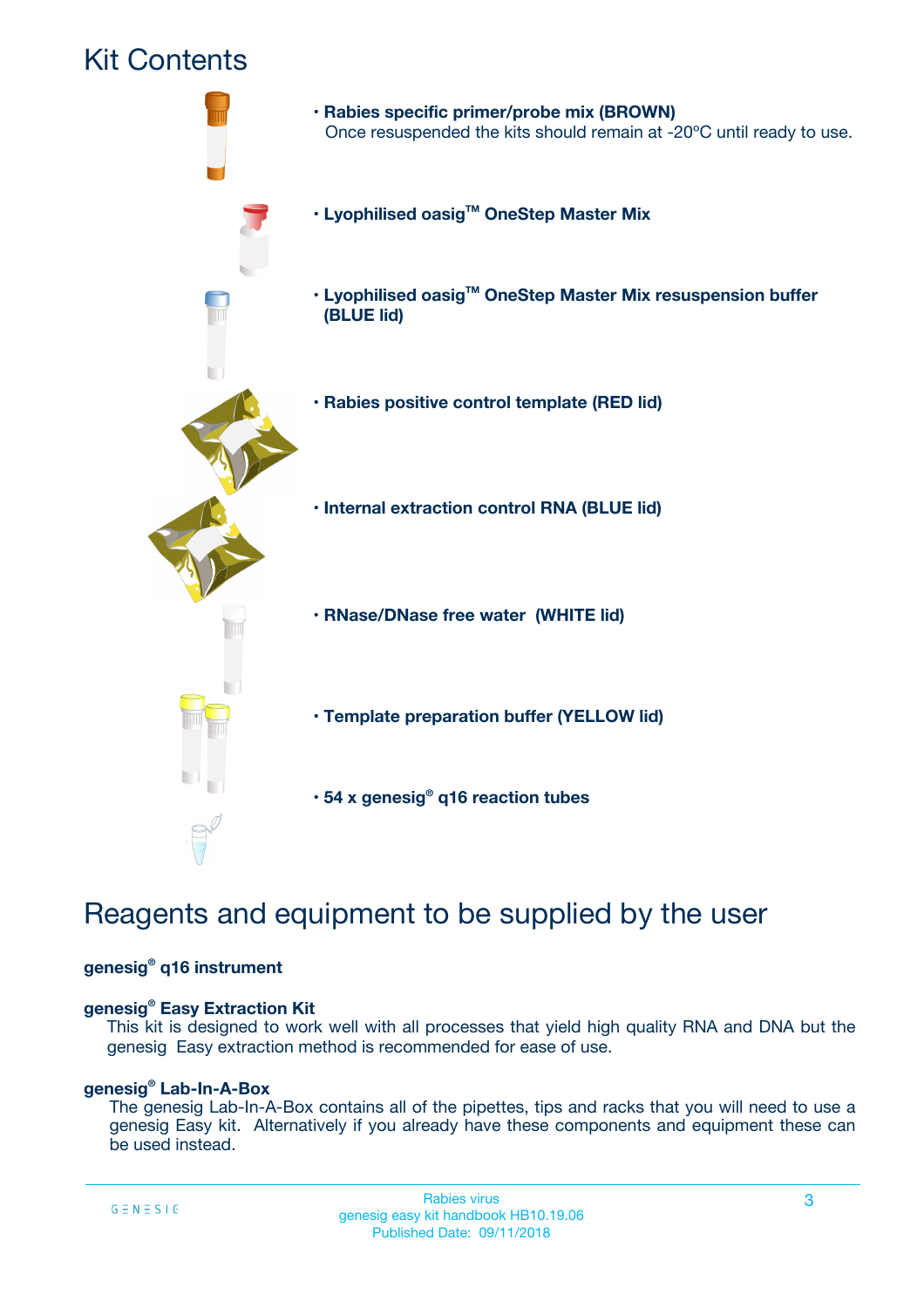## Step-by-step guide

### 1. Resuspend the test components



Use the blue pipette to transfer 500µ**l\*** of the oasig OneStep Master Mix resuspension buffer into the tube of lyophilised oasig OneStep Master Mix and mix well by gently swirling.

**\***Transfering 525µl of the oasig OneStep Master Mix resuspension buffer to your oasig OneStep Master Mix (instead of the 500µl recommended above) will enable you to take full advantage of the 50 reactions by accounting for volume losses during pipetting. In order to do so with the genesig Easy fixed volume pipettes use 1x blue, 2x red and 1x grey pipettes to make the total volume. Please be assured that this will not adversely affect the efficiency of the test.



Then use the blue pipette to transfer 500µl of water into the brown tube labelled Rabies primers/probe. Cap and shake tube to mix. A thorough shake is essential to ensure that all components are resuspended. **Failure to mix well can produce poor kit performance.**

These components are now ready to use.

Store them in the freezer from hereon.

#### Top tip

- Ensure that the primer/probe mix is mixed thoroughly before each use by shaking.
- Once resuspended do not expose genesig Easy kit to temperatures above -20°C for longer than 30 minutes at a time.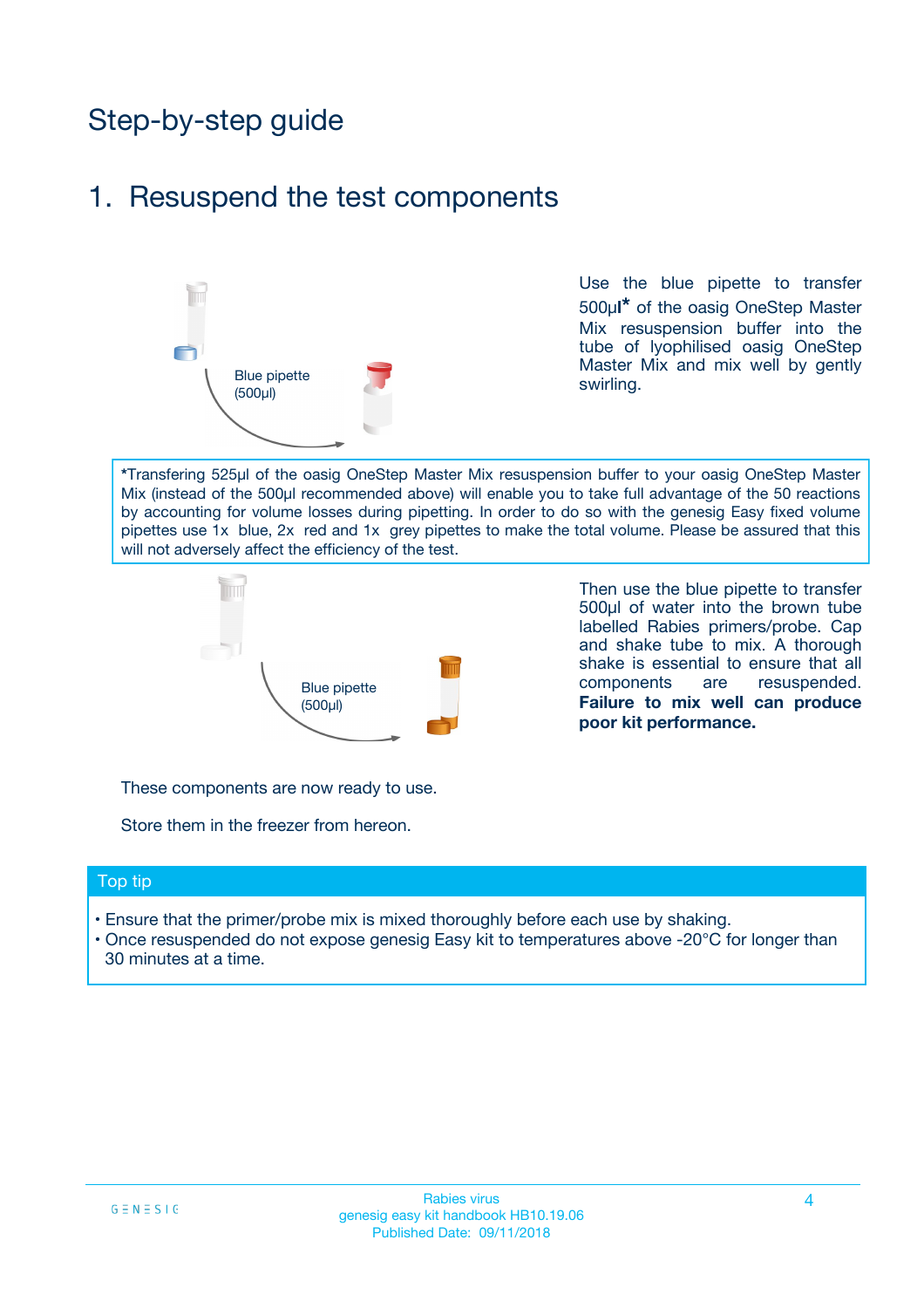## 2. Internal extraction control



Use the blue pipette to transfer 1000µl (2 x 500µl) of template preparation buffer into the Internal Extraction Control RNA tube. Cap and shake tube to mix.

Your kit contains Internal Extraction Control RNA. This is added to your biological sample at the beginning of the RNA extraction process. It is extracted along with the RNA from your target of interest. The q16 will detect the presence of this Internal Extraction Control RNA at the same time as your target. This is the ideal way to show that your RNA extraction process has been successful.

#### **If you are using an alternative extraction kit:**

Use the red pipette to transfer 10µl of Internal Extraction Control RNA to your sample **after** the lysis buffer has been added then follow the rest of the extraction protocol.

#### **If using samples that have already been extracted:**

Use the grey pipette to transfer 5µl of Internal Extraction Control RNA to your extracted sample.

### 3. Add primer/probe mix to all reaction tubes





For every reaction to be run, use the grey pipette to add 5µl of your Rabies primers/probe mix to every tube.

#### Top tip

- Always pipette the primer/probe mix directly into the bottom of the tube.
- You can label the tube lids to aid your reaction setup but avoid labelling tube sides.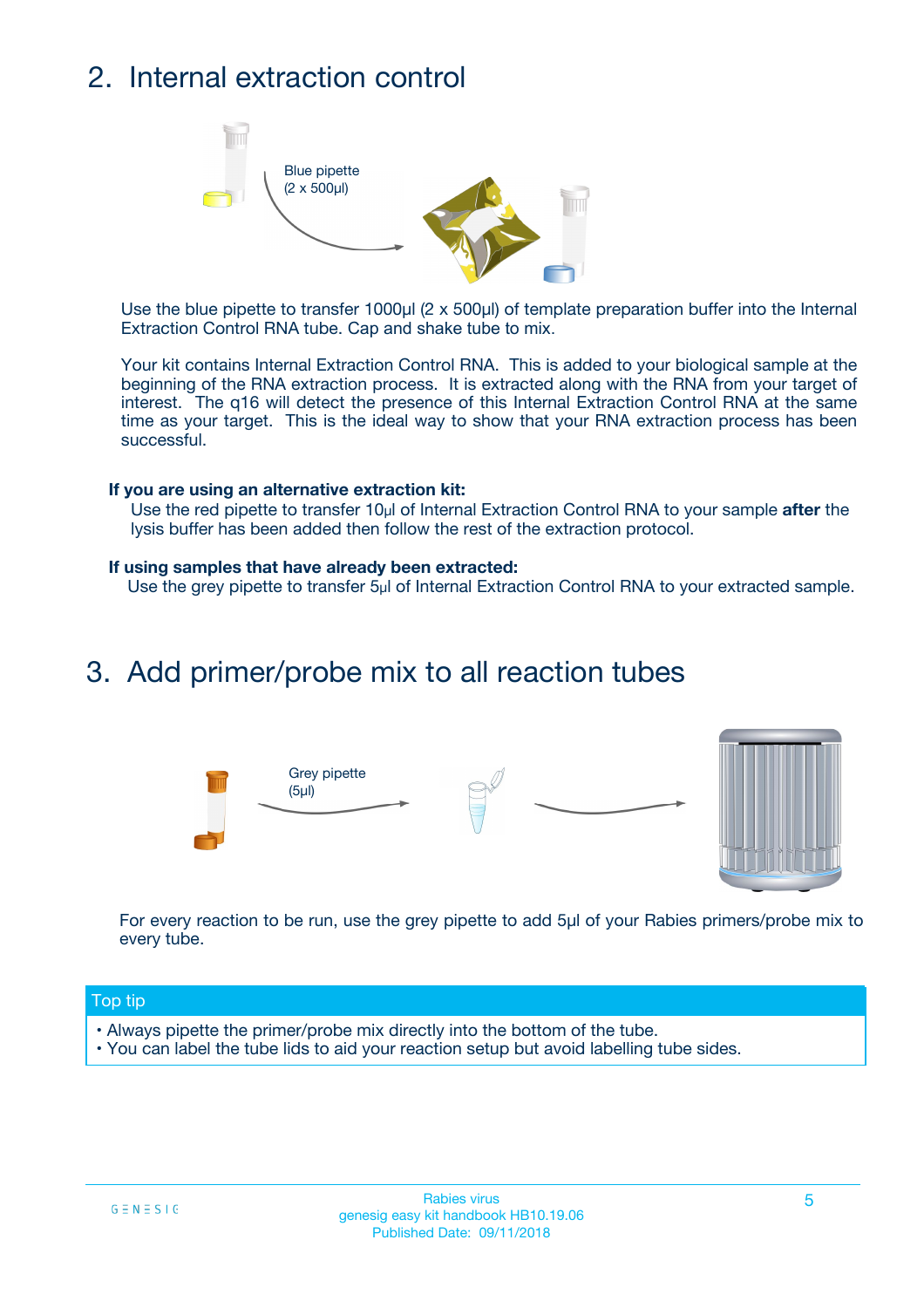# 4. Add Master Mix to all reaction tubes



For every reaction to be run, use the red pipette to add 10µl of the oasig OneStep Master Mix to the tubes containing primer/probe mix.

Move swiftly to begin your q16 run, as any delay after the oasig OneStep Master Mix has been added can effect the sensitivity of your test.

#### Top tip

**•** Always add the oasig OneStep Master Mix to the side of the tube to reduce the introduction of bubbles.

### 5. Negative control



For each test you will require a negative control. Instead of RNA water is used. This sample should typically prove negative thus proving that all of your positive samples really are positive.

To create a negative control reaction simply use the grey pipette to add 5µl of the water to the required reaction tubes. Close these tubes after adding the water.

Because some genesig kit targets are common in the environment you may occasionally see a "late" signal in the negative control. The q16 software will take this into account accordingly.

#### Top tip

**•** Always add the water to the side of the tube to reduce the introduction of bubbles.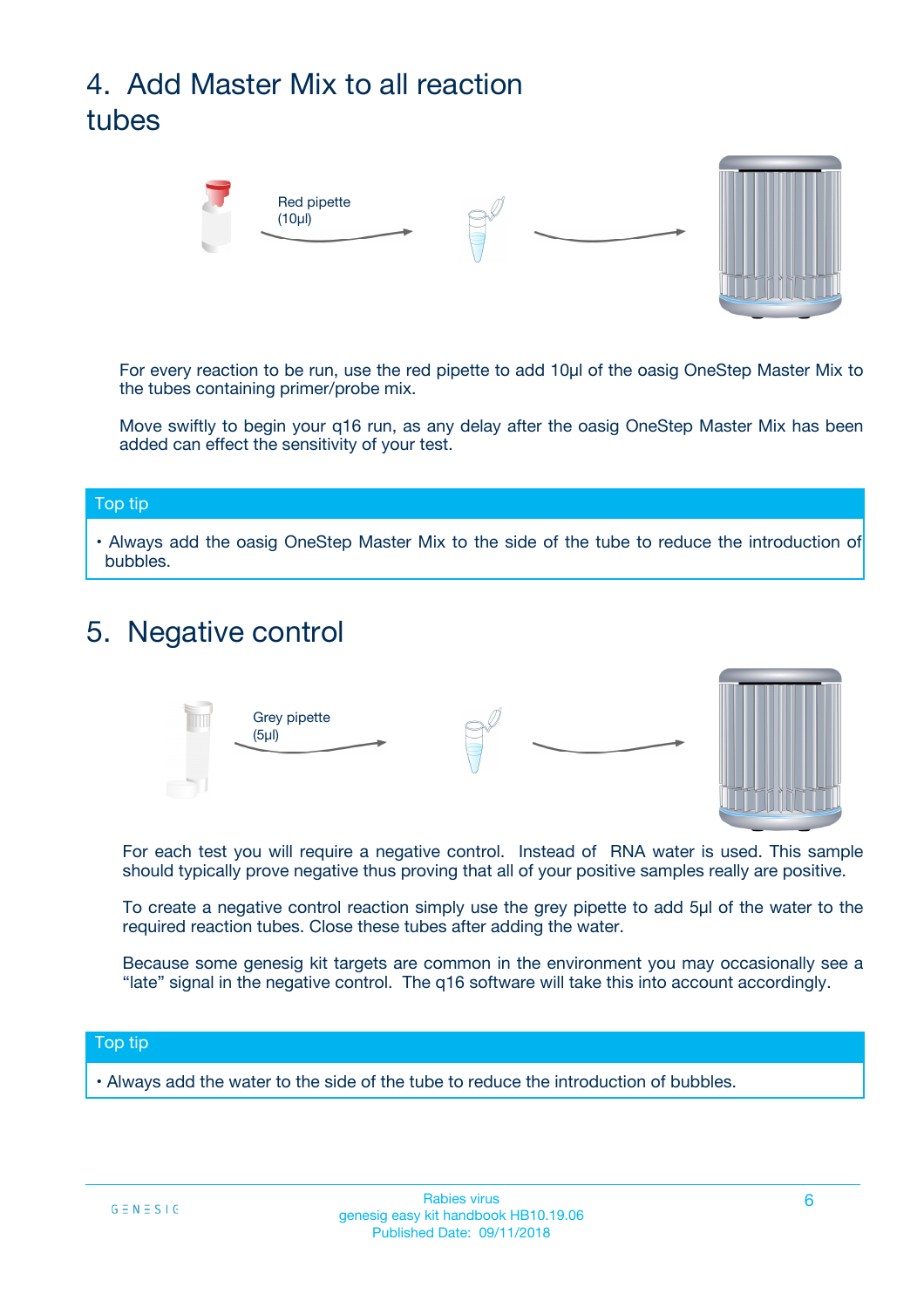## 6. Set up a test





For each sample you wish to analyse, use the grey pipette to add 5µl of your RNA sample to the required reaction tubes. Close these tubes after adding the sample. Always change pipette tips between samples.

#### Top tip

**•** Always add the RNA sample to the side of the tube to reduce the introduction of bubbles.

## 7. Positive control



Use the blue pipette to transfer 500µl of template preparation buffer into the positive control template tube. Cap and shake tube to mix.

Each time you run a test you will require a positive control. This is a small portion of RNA from your target of interest. It serves two purposes:

1. It will always test positive so it shows that everything is working as it should be.

2. The q16 software knows how much RNA is present in the positive control. So it can automatically compare your sample of interest with the positive control to calculate the amount of target RNA in your sample.

To create a positive control reaction simply use 5µl of the positive control instead of your RNA sample.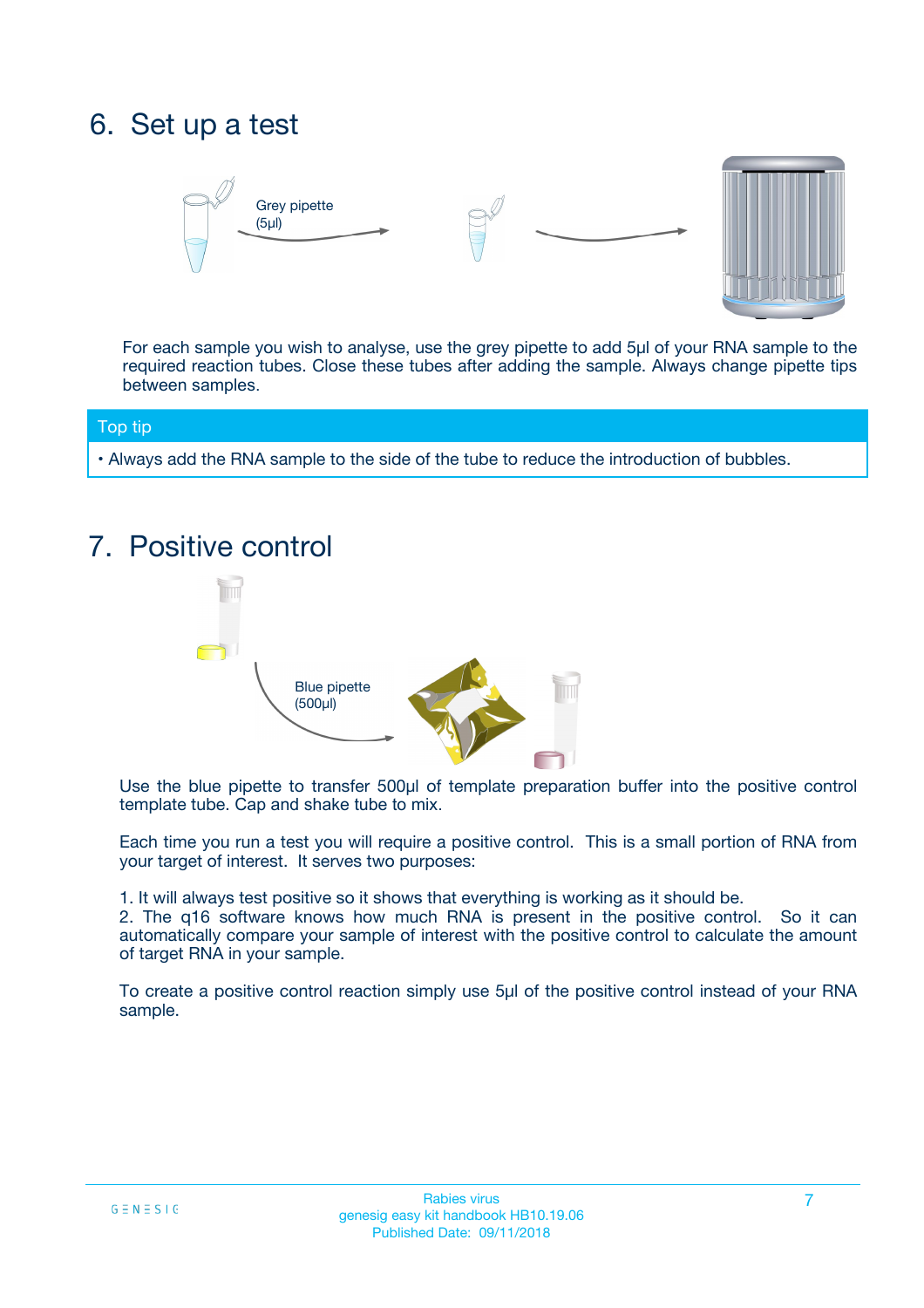



Take great care when setting up your positive control. The positive control template has the potential to give you a false positive signal in your other samples. Set positive controls up last after all other sample tubes are closed. Always change pipette tips between samples. You may even choose to set up positive controls in a separate room.

#### Top tip

**•** Always add the positive control template to the side of the tube to reduce the introduction of bubbles.

## 8. Running the test

Place the tubes into the correct positions in your q16 as defined by the software, this may include positioning of empty tubes to ensure that the q16 lid is balanced. The run can then be started.

|                         | genesig q16 PCR software - 1.2<br><b>Open Experiments:</b><br>Unsaved (New Experiment 2<br>$\blacktriangledown$                                                                                      | <b>E</b> Open<br>Save<br>$\sqrt{2}$ New                                   | $\Box$<br>Save As<br>$G \equiv N \equiv S \mid G$<br><b>B</b> Close<br><b>X</b> Configuration                    |
|-------------------------|------------------------------------------------------------------------------------------------------------------------------------------------------------------------------------------------------|---------------------------------------------------------------------------|------------------------------------------------------------------------------------------------------------------|
| Stages:<br><b>Notes</b> | Setup<br><b>Results</b>                                                                                                                                                                              | <b>Samples</b>                                                            |                                                                                                                  |
| <b>Notes</b>            | <b>Name and Details</b><br>New Experiment 2017-10-26 11:06<br>Kit type: genesig® Easy Target Detection kit<br>Instrument Id.:<br>Run Completion Time:<br>$\blacktriangle$<br>$\overline{\mathbf{v}}$ | Color<br>Name<br>Sample 1<br>Sample 2<br>Sample 3<br>Sample 4<br>Sample 5 | <b>Tests</b><br>Note<br>Color<br>Note<br>Name<br>على<br>4<br>Test 1<br>$\equiv$<br>$\equiv$<br>一个<br>借<br>÷<br>⊕ |
| <b>Well Contents</b>    |                                                                                                                                                                                                      |                                                                           | Run                                                                                                              |
| Pos.                    | Test                                                                                                                                                                                                 | Sample                                                                    | <b>Run Status</b>                                                                                                |
| $\blacktriangleleft$    | Test 1                                                                                                                                                                                               | Negative Control                                                          | $\blacktriangle$                                                                                                 |
| $\overline{2}$          | Test 1                                                                                                                                                                                               | Positive Control                                                          |                                                                                                                  |
| 3                       | Test 1                                                                                                                                                                                               | Sample 1                                                                  | Show full log                                                                                                    |
| $\overline{4}$          | Test 1                                                                                                                                                                                               | Sample 2                                                                  |                                                                                                                  |
| 5                       | Test 1                                                                                                                                                                                               | Sample 3                                                                  | <b>Run Control</b>                                                                                               |
| 6                       | Test <sub>1</sub>                                                                                                                                                                                    | Sample 4                                                                  |                                                                                                                  |
| $\overline{7}$          | Test 1                                                                                                                                                                                               | Sample 5                                                                  |                                                                                                                  |
| 8                       |                                                                                                                                                                                                      |                                                                           | $\triangleright$ Start Run<br>■ Abort Run                                                                        |
|                         |                                                                                                                                                                                                      |                                                                           | $\overline{\mathbf{v}}$                                                                                          |

#### Top tip

- Before loading tubes into the q16, check for bubbles! Flick the bottom of the tubes to remove any bubbles that may have formed during the test setup.
- Apply centrifugal force with a sharp wrist action to ensure all solution is at the bottom of the reaction tube.
- When repeating a test you can use a previous file as a template by clicking 'open' then selecting File name > Files of Type > Experiment file as template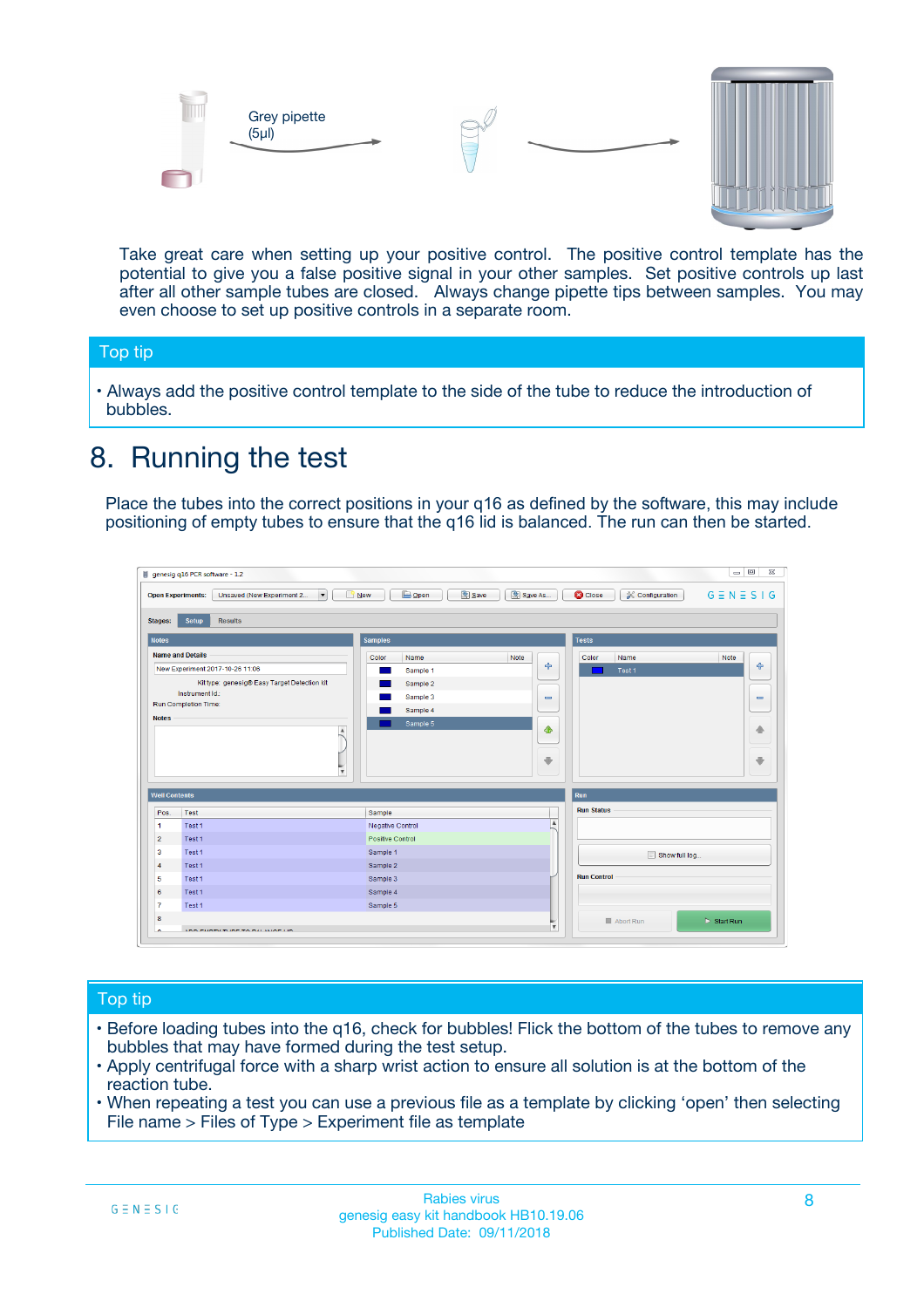### What do my results mean?

Analysis of your data is carried out automatically by the genesig q16. The following information is designed to help you fully understand a result or to troubleshoot:

### "Positive"

#### **Explanation**

Your sample has produced a positive result. Your target of interest is present and you can use the reported quantity.

### "Negative"

#### **Explanation**

Your sample has produced a negative result. The target is not present in your sample.

### "Test contaminated"

#### **Explanation**

The Negative Control should be completely free of any DNA/RNA. If you see this error message it means that at some point during the setup, the Negative Control has been contaminated with DNA/RNA and has given a positive signal. This contamination has invalidated the test. The Positive Control and your test samples are both possible sources of contaminating DNA/RNA. The genesig q16 reaction tubes from previous runs will also contain very high amounts of DNA so it is important that these are carefully disposed of after the run is completed and NEVER OPENED. It may be the case that your kits have become contaminated which will lead to the same problem occurring repeatedly.

#### **Solutions**

1. Clean your working area using a commercial DNA remover solution to ensure the area is DNA free at the start of your run and re-run the test.

2. If the problem persists then the kit has become contaminated and it will have to be discarded and replaced with a new kit. When you open the new kit, run a simple test to show that changing the kit has solved the problem. Prepare a test which includes only the Positive Control, the Negative Control and one 'mock sample'. For the 'mock sample' add water instead of any sample RNA. The result for the Negative Control and the mock sample should be negative indicating that contamination is no longer present.

#### **Preventive action**

An ideal lab set-up has a 'Clean area' where the test reagents are prepared and a 'sample area' where DNA/RNA samples and the Positive Control template are handled. The best workflow involves setting up all the test components (excluding the positive control template) in the clean area and then moving the tests to the sample area for sample and Positive Control addition. If this method is followed then the kit components are always kept away from possible sources of contamination. For extra security the Negative Control can be completely prepared and sealed in the clean area. All work areas should be decontaminated regularly with DNA remover.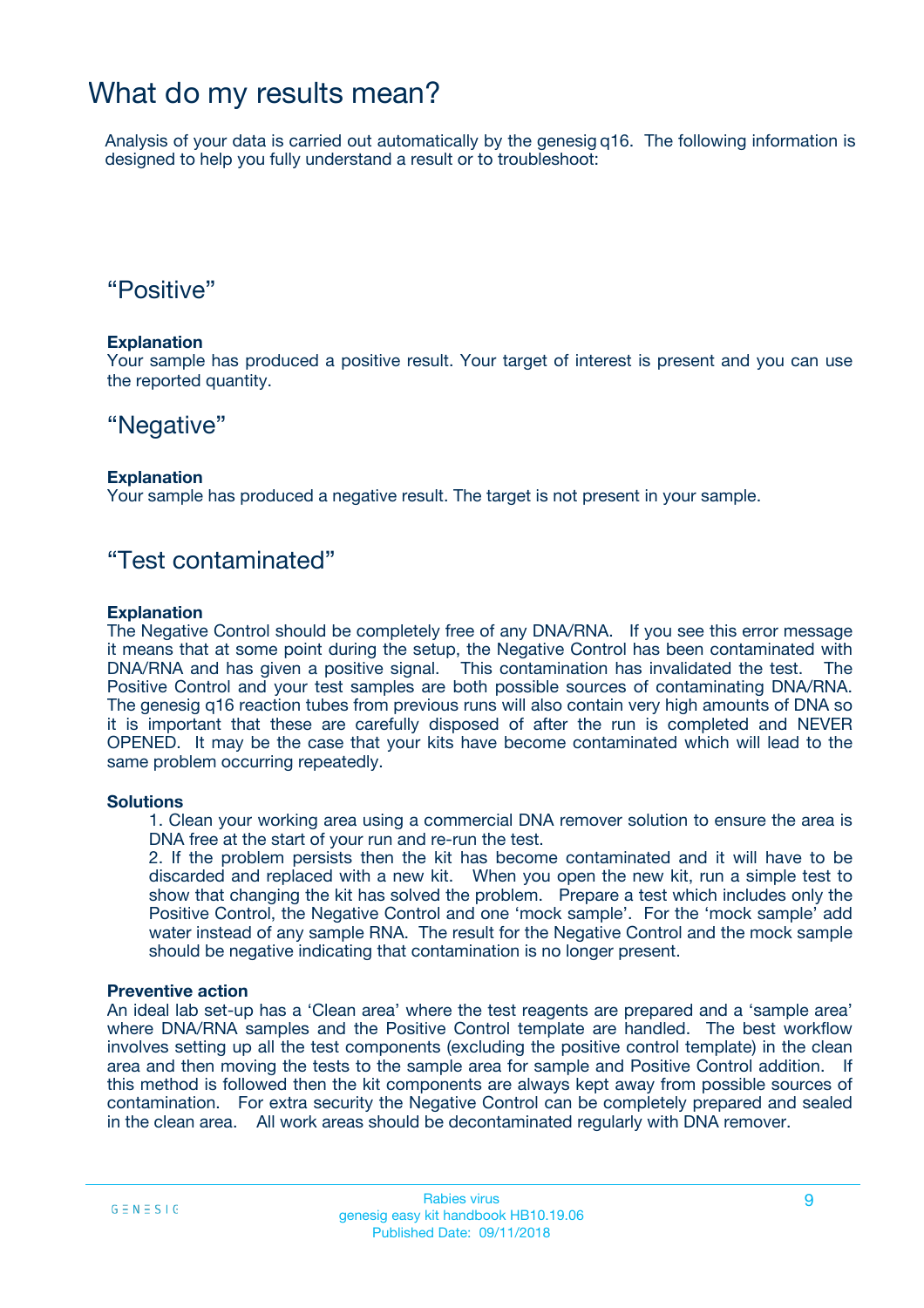### "Sample preparation failed"

#### **Explanation**

The test has failed because the quality of the sample was not high enough. The Internal Extraction Control component identifies whether the sample has been prepared correctly and is of suitable quality. This error message means that this quality control test has failed and the sample quality is not high enough for analysis.

#### **Solutions**

1. Check the sample preparation protocol for any user errors then repeat.

2. Poor quality samples can result from overloading the sample preparation protocol with too much starting material. Try reducing the amount of starting material then repeat.

3. Failing to add the Internal Extraction Control RNA to your sample during the sample preparation protocol can also lead to a reported result of "sample preparation failed". Ensure that this step has not been overlooked or forgotten. If your samples are derived from an archive store or from a process separate from your genesig Easy extraction kit; you must add 5µl of Internal Extraction Control RNA into each 0.5ml of your sample to make it suitable for use on the q16.

### "Positive result, poor quality sample"

#### **Explanation**

The test is positive so if you are only interested in obtaining a 'present or absent' answer for your sample then your result is reliable. However, the test contains an Internal Extraction Control component that identifies if the sample is of high quality. This quality control test has failed and the sample is not therefore of high enough quality to accurately calculate the exact copy number of RNA present. If you require quantitative information for your sample then proceed with the solutions below.

#### **Solutions**

1. For appropriate solutions, read the "Sample preparation failed" section of this handbook.

### "Test failed"

#### **Explanation**

The test has failed because the Positive Control has not worked. The Positive Control is present to show that all aspects of the test are working correctly together. When this control test fails, the test as a whole is invalidated. This finding indicates that a problem has occurred in the reaction set-up part of the experiment and has nothing to do with sample preparation.

#### **Solutions**

1. Check the entire workflow and test set-up to look for any user errors, then repeat the test e.g. have the right colour pipettes and solutions been used with the correct tubes?

2. Ensure the positive and negative controls are inserted into the correct wells of your q16. 3. A component of the test may have 'gone off' due to handing errors, incorrect storage or

exceeding the shelf life. When you open a new kit, run a simple test to show that changing the kit has solved the problem. Prepare a test which includes only the Positive Control, the Negative Control and one 'mock sample'. For the 'mock sample' add internal control template instead of any sample RNA. If the Positive Control works, the mock sample will now be called as a negative result.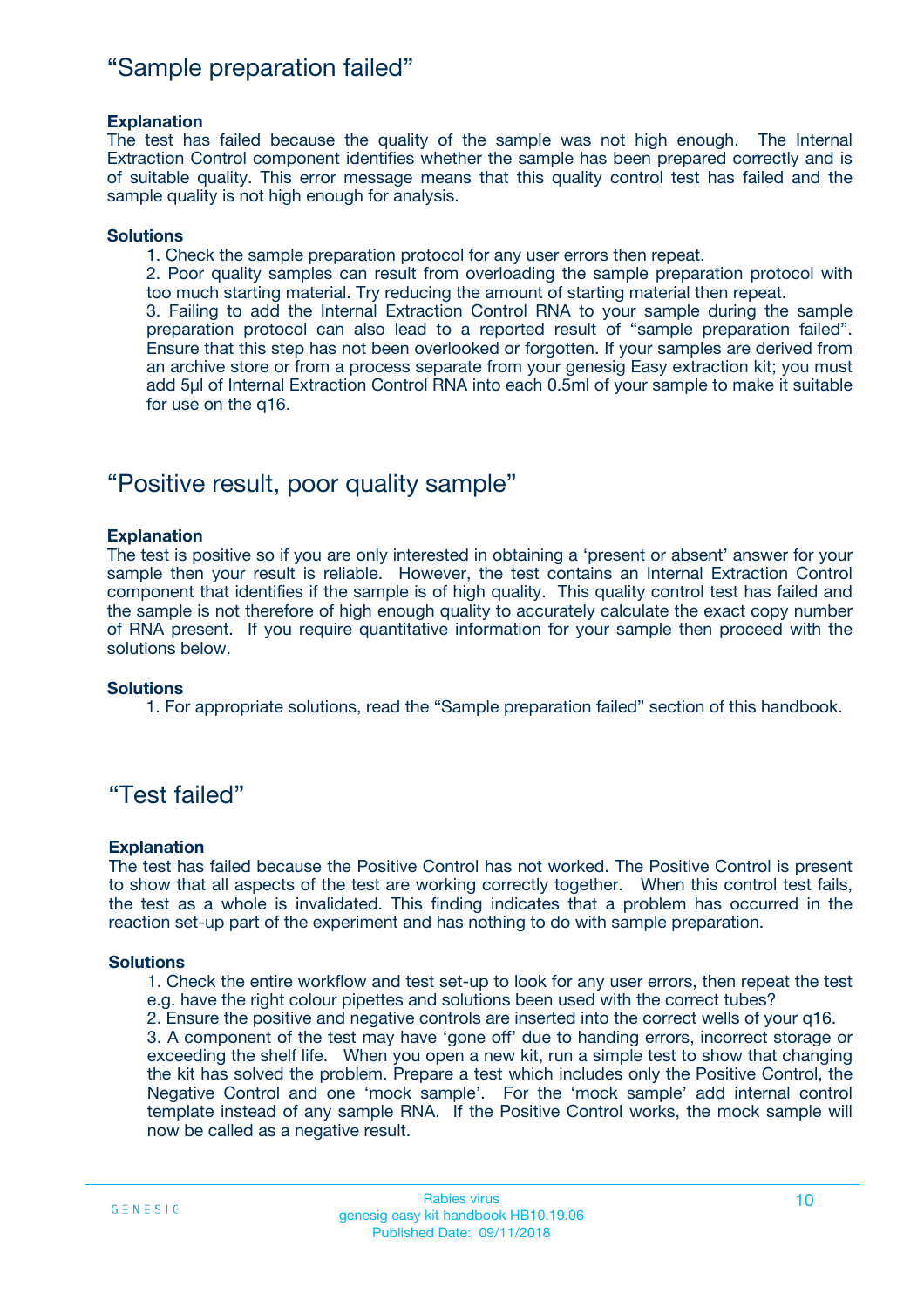### "Test failed and is contaminated"

#### **Explanation**

The Positive Control is indicating test failure, and the Negative Control is indicating test contamination. Please read the "Test Failed" and "Test contamination" sections of this technical support handbook for a further explanation.

#### **Solution**

1. For appropriate solutions, read both the "Test failed" and "Test contaminated" sections of this handbook.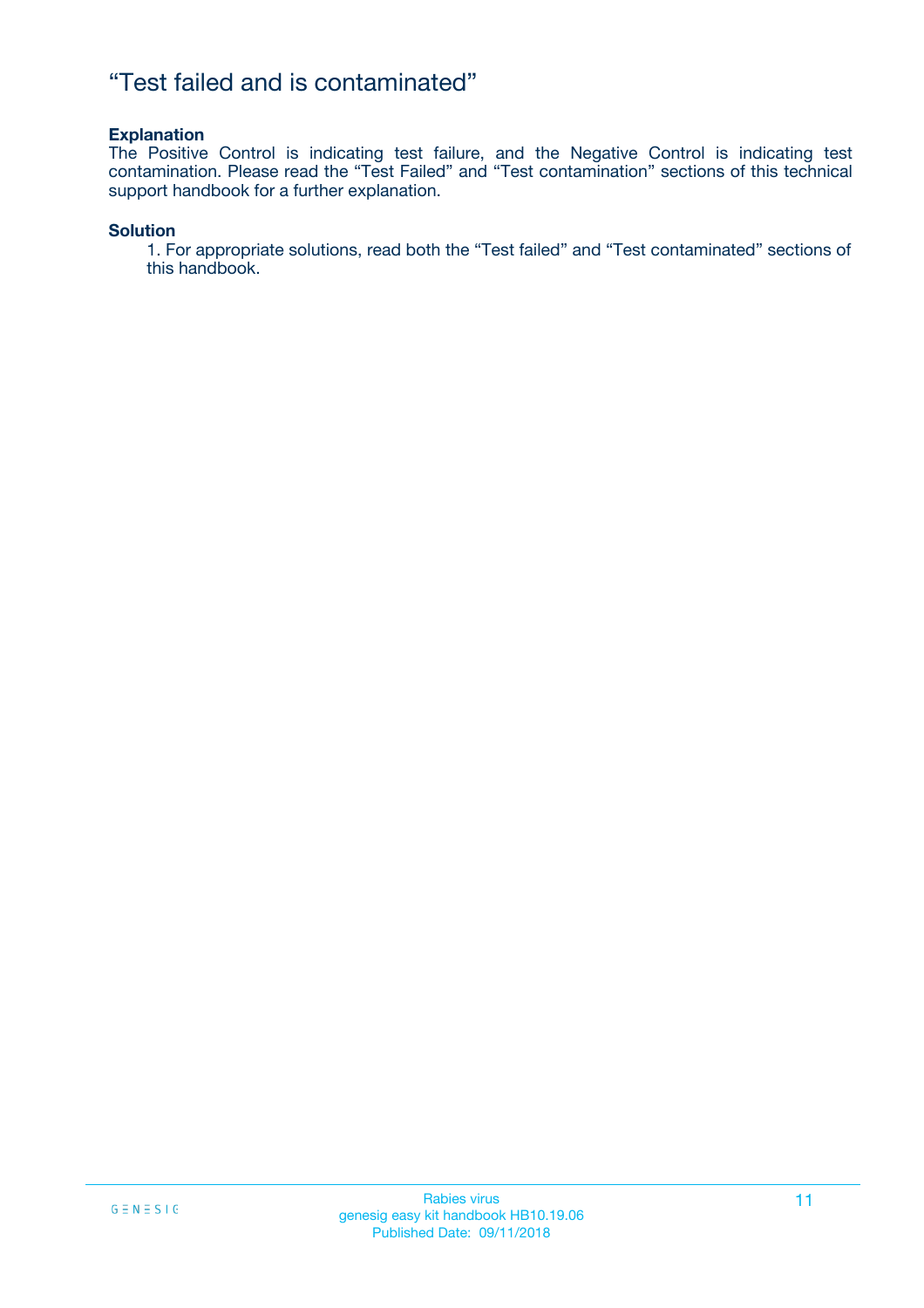## Rabies virus

Rabies virus is a neurotropic virus that causes the fatal disease rabies in humans and animals. The rabies virus is a member of the genus Lyssavirus in the family Rhabdoviridae. The virus is present in the animal population of almost every country in the world. Dogs are the principal host in most parts of the world but in some countries in Europe, the virus is considered to be prevalent among the bat population only. The virus has a negative sense, linear, single stranded RNA genome of approximately 12 kb in length which is packaged as a ribonucleoprotein complex. The viral genome encodes five genes, nucleoprotein, phosphoprotein, matrix protein, glycoprotein, and the viral RNA polymerase. Lyssaviruses have helical symmetry, with a length of about 180 nm and a diameter of about 75 nm, although human-infecting viruses more commonly have cubic symmetry.

Rabies is a serious viral disease that causes acute encephalitis in warm-blooded animals. It is a zoonotic infection and can be transmitted from infected animals to humans. Most mammals can carry the rabies virus, but the majority of cases result from being bitten by an infected dog. Once infected, the virus spreads to the brain through the nervous system. Glycoprotein G mediates receptor binding and viral entry into host cells through the endosomal transport pathway. pH induced membrane fusion allows entry of the viral genome into the cytosol, initiating transcription of the viral genome. Later in infection, the activity of the polymerase switches to replication in order to produce full-length positive-strand RNA copies, which are used as templates to make new negative-strand RNA genomes. They are packaged together with protein N to form ribonucleoprotein which then can form new viruses. The rabies virus travels quickly along the neural pathways to the non central nervous system (nCNS). It then uses retrograde axonal transport to travel to the CNS before spreading further to other organs.

Clinical signs of the infection include numbness at the bite site, high fever, hydrophobia and hallucinations. It can take 2-12 weeks for the initial flu-like symptoms to occur which can quickly be followed by slight or partial paralysis, cerebral dysfunction, anxiety, insomnia, confusion, agitation, abnormal behaviour, paranoia, terror, hallucinations and delirium. The production of large quantities of saliva and tears coupled with an inability to speak or swallow are typical during the later stages of the disease. There are currently no effective treatments for rabies, therefore the only effective option is to try to prevent the rabies virus spreading from the site of the bite to the brain and nervous system. This is done by cleaning out the wound and administering several doses of the rabies vaccine and immunoglobulins.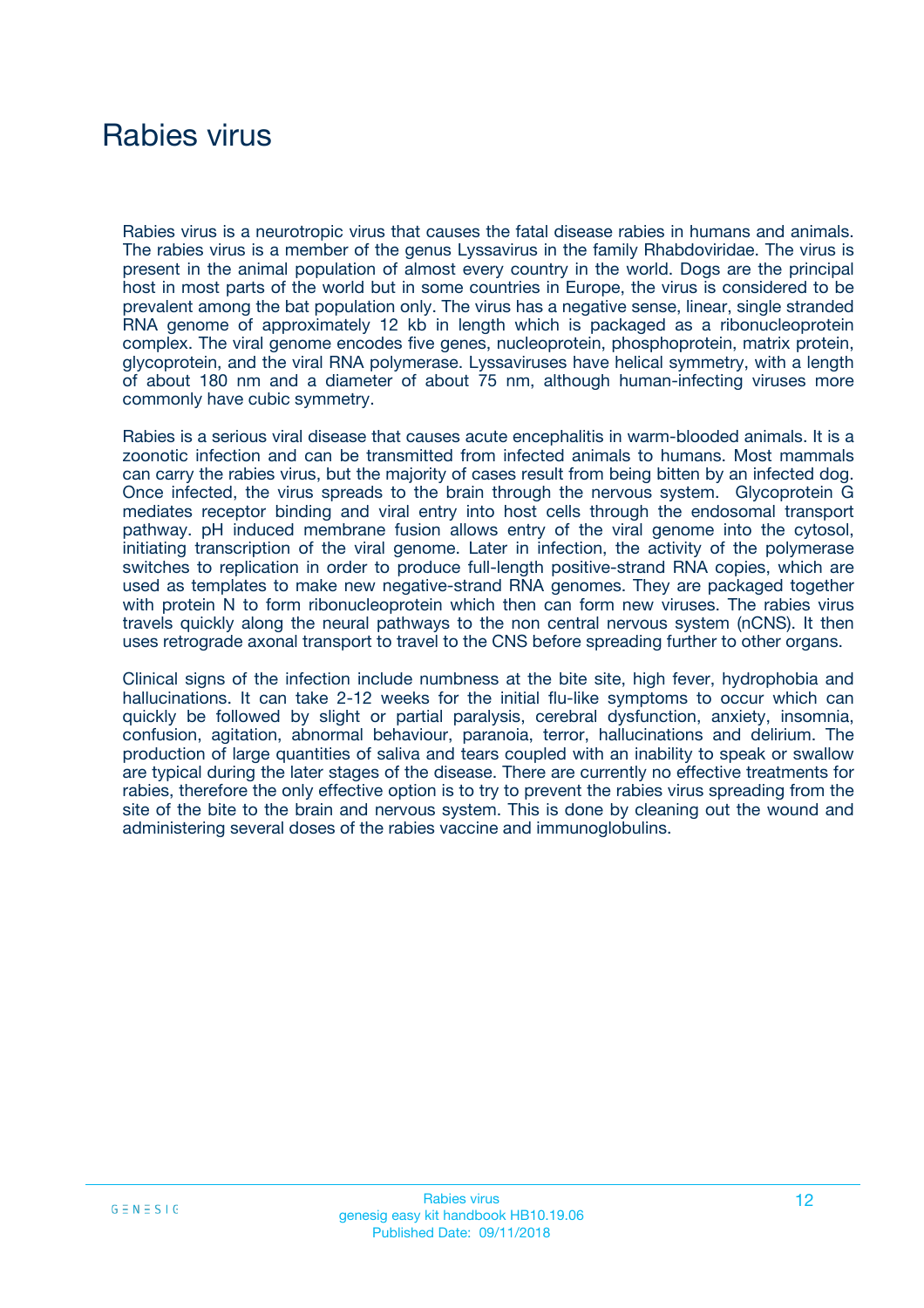## **Specificity**

The Primerdesign genesig Kit for Rabies virus (Rabies) genomes is designed for the in vitro quantification of Rabies genomes. The kit is designed to have a broad detection profile. Specifically, the primers represent 100% homology with over 95% of the NCBI database reference sequences available at the time of design.

The dynamics of genetic variation means that new sequence information may become available after the initial design. Primerdesign periodically reviews the detection profiles of our kits and when required releases new versions.

If you require further information, or have a specific question about the detection profile of this kit then please send an e.mail to enquiry@primerdesign.co.uk and our bioinformatics team will answer your question.